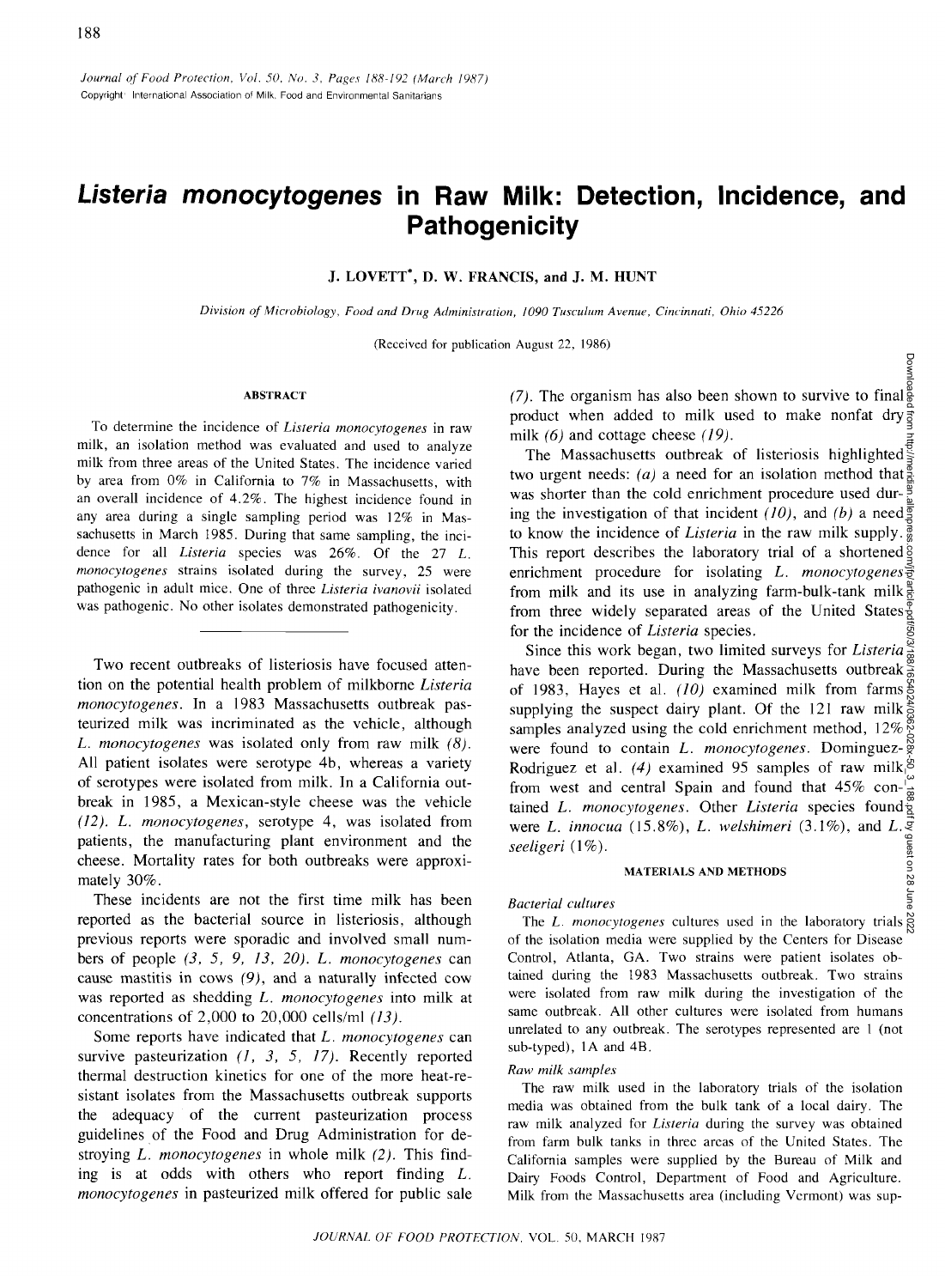plied by Agri-Mark, a marketing organization serving several hundred farms in the Northeast. Samples from the Tri-State area around Cincinnnati, OH, were supplied by Milk Marketing, Inc., serving several hundred farms in northern and central Kentucky, southwestern Ohio and southeastern Indiana. Cooperating organizations were requested to sample a farm only once. Shipments from California and Massachusetts were by air express in refrigerated cartons. All samples were maintained at 4°C during shipment and storage. Analysis was always begun within 1 week of sampling.

#### *Enrichment broth*

The enrichment broth (EB) used was Trypticase soy supplemented with 0.6% yeast extract, 15 mg of acriflavin HC1/L, 40 mg of naladixic acid/L, and 50 mg of cycloheximide/L. This formula is a modification of the enrichment broth described by Ralovich et al. *(18).* The EB culture was incubated at 30°C, which was reported by Mavrothalassitis *(14)* to be optimum for *Listeria* enrichment from heavily contaminated samples.

#### *Isolation agar*

McBride agar was modified by removing blood and adding cycloheximide *(15).* This modified McBride (MM) agar consisted of 35.5 g of phenylethanol agar/L supplemented with 10 g of glycine anhydride/L, 0.5 g of lithium chloride/L, and 200 mg of cycloheximide/L.

#### *Isolation procedure*

Twenty-five milliliters of milk, either inoculated or natural, was mixed with 225 ml of EB and incubated at 30°C for 48 h. At 24 and 48 h, EB culture was streaked directly onto MM agar. In addition, 1 ml of EB culture was added to 9 ml of 0.5% KOH, mixed briefly, and streaked onto MM agar. Plates were incubated for 48 h at 35°C before they were examined for typical colonies using  $45^{\circ}$  incident-transmitted light (11). Uninoculated milk and EB were negative controls, and inoculated EB was a positive control.

Five colonies per plate were picked and confirmed by the following procedures. Isolates recovered during the laboratory trials were checked for morphology, motility, gram stain, catalase production, hemolytic activity on horse blood agar, and API 20S profile. Isolates from the survey were also tested for nitrate reduction, urease production,  $H_2S$  production (TSI), MR-VP reaction, and ability to ferment with acid production dextrose, esculin, maltose, mannitol, rhamnose, and xylose. Isolates giving responses typical for *L. monocytogenes* were serotyped, and all *Listeria* sp. isolates were tested for mouse pathogenicity.

#### *Laboratory trials of isolation method*

*L. monocytogenes* strains were grown overnight at 30°C in Trypticase soy-yeast extract broth, and dilutions were made in 0.1% peptone water. Concentrations of  $10^0$ ,  $10^1$ , and  $10^2$  cells/ ml were made for each strain used in each of three raw milk samples. The isolation procedure was previously described.

## *Field survey for* Listeria *species incidence in raw milk*

Samples were taken from individual farms by the cooperating government or marketing organization. The samples were analyzed by the procedure previously outlined. In addition, the first 50 samples from the Tri-State area were analyzed in parallel by both the cold enrichment method *(10)* and our 30°C enrichment method.

Ten milliliters of milk was added to 90 ml of EB, and 1, 0.1, and 0.01 ml of milk was added to 10 ml of EB. All cultures were prepared in triplicate and incubated at 30°C for 24 h. Cultures were then streaked onto MM agar before and after KOH treatment. Plates were incubated at 35°C for 48 h and examined for typical colonies. Isolates were confirmed as previously described. Most-probable-number values were derived as described in the second edition of the *Compendium of Methods for the Microbiological Examination of Foods (16).* 

### *Serotyping*

All isolates identified as *L. monocytogenes* were transferred twice on Tryptose agar slants and incubated for 24 h at 35°C. The last transfer included two tubes; the bacterial growth in both was harvested after the last 24-h incubation period in a total of 3 ml of Difco FA buffer to a  $16 \times 125$ -mm screw-cap tube. This tube was heated at 80°C for 1 h, and the bacteria were pelleted by centrifugation. Approximately 2.2 ml of the buffer was removed, and the bacteria were resuspended in the remaining buffer and used in the slide agglutination reaction. The sera (Difco) consisted of types 1 and 4 only.

#### *Mouse pathogenicity*

All *Listeria* isolated were tested for pathogenicity in 16- to 18-g Swiss White mice. Isolates were grown for 24 h at 35°C in Trypticase soy-0.6% yeast extract. A culture was concentrated 10-fold by centrifugation and resuspended in 0.1% peptone diluent. Five mice per culture were inoculated i.p. with 0.1 ml containing  $10^9$  cells. Mice were observed for 1 week, and deaths were recorded.

## **RESULTS AND DISCUSSION**

## *Laboratory trials of the isolation method*

Three *L. monocytogenes* concentrations in raw milk were used to evaluate the recoverability of the method. Eight bacterial strains (Table 1) were added individually to three raw milk samples, providing 24 opportunities for recovery at each inoculum level. The percentages of recovery at each concentration level, culture treatment, and incubation time are shown in Table 1. Percent recovery was significantly greater ( $P \le 0.01$ ) at 24 h than at 48 h, with or without **KOH** treatment, at all inoculum levels except 10° cells/ml. Dilution (1/10) in 0.5% **KOH** significantly increased the percent recovery ( $P \le 0.01$ ) of *Listeria* at 24 h but not at 48 h.

Since these data were generated, new evidence (G. Agello, P. Hayes, and J. Feeley. 1986. A comparison to two methods for isolating *Listeria monocytogenes* from cheese. Abstracts of the Annual Meeting, American Society for Microbiology, Washington, DC, p. 5) indicates that extending the incubation period to 7 d may allow better recovery of environmentally stressed *Listeria* from milk and milk products. We now recommend streaking EB culture onto MM agar after 1 and 7 d of incubation at  $30^{\circ}$ C.

At the level of 10<sup>2</sup> cells/ml, *L. monocytogenes* was recovered more than 90% of the times attempted when EB culture was diluted in 0.5% KOH before streaking onto MM agar (after 24 h). At the lowest concentration,  $10^0$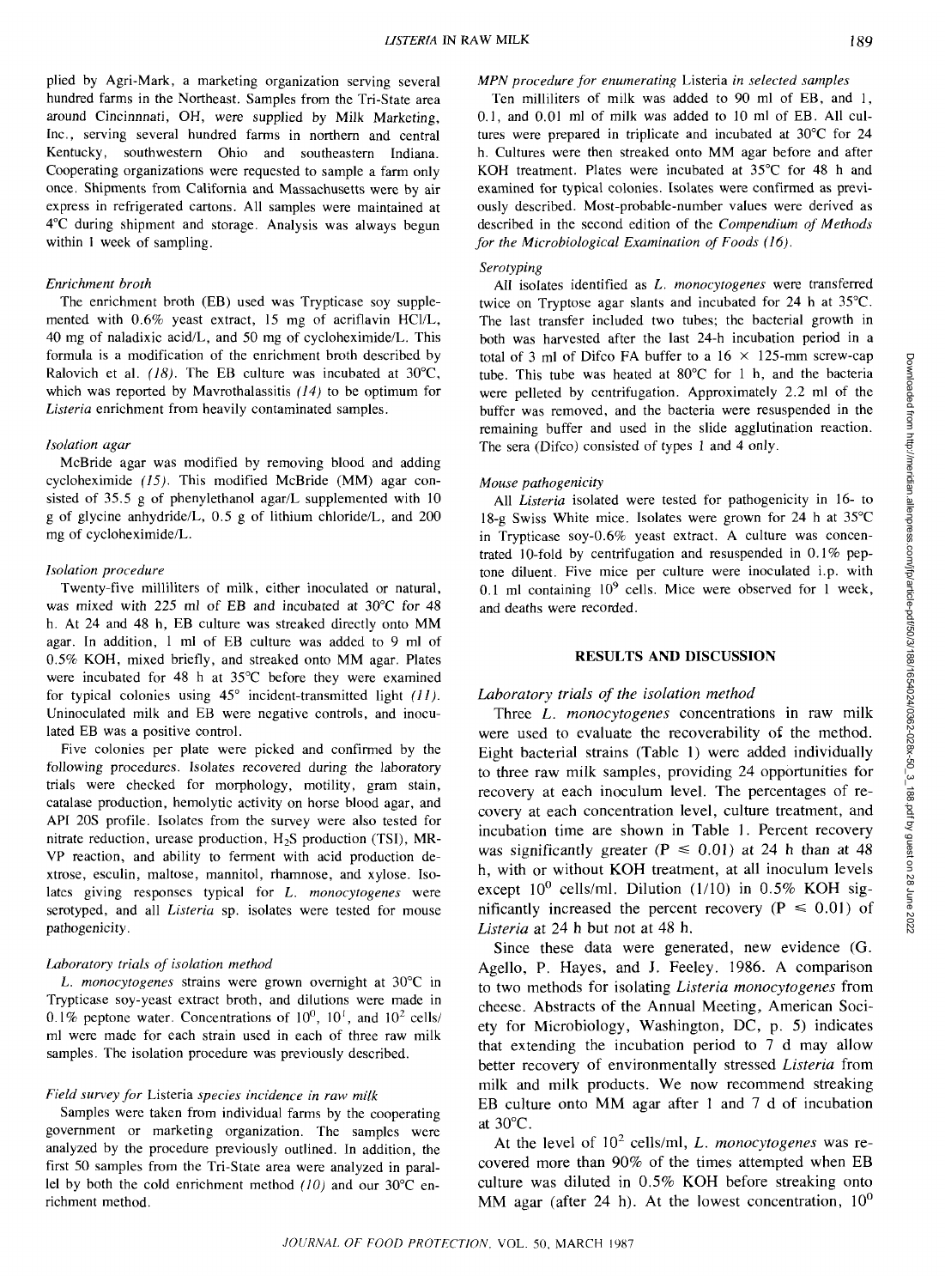|            |  | TABLE 1. Percent recovery <sup>a</sup> for L. monocytogenes inoculted into milk at three concentration levels with varied culture time and |  |  |  |  |  |  |
|------------|--|--------------------------------------------------------------------------------------------------------------------------------------------|--|--|--|--|--|--|
| treatment. |  |                                                                                                                                            |  |  |  |  |  |  |

| Inoculum<br>level |                       | 24-h incubation    |          |                       | 48-h incubation |                          |  |
|-------------------|-----------------------|--------------------|----------|-----------------------|-----------------|--------------------------|--|
| $(cells/ml)^b$    | Without<br><b>KOH</b> | With<br><b>KOH</b> | Total    | Without<br><b>KOH</b> | With<br>KOH     | Total                    |  |
| 212               | 83                    | 96                 | 90       | 75                    | 79              | $\overline{\phantom{a}}$ |  |
| 21                | 67<br>33              | 79<br>58           | 73<br>46 | 58<br>33              | 63<br>42        | 60<br>38                 |  |

"Number of isolations/number of isolation opportunities  $\times$  100.<br>"Average of 24 trials at each inoculum layel <sup>b</sup>Average of 24 trials at each inoculum level.

TABLE 2. *Isolation of* Listeria *from raw milk in California.* TABLE 3. *Isolation of* Listeria *from raw milk in Massachusetts.* 

|                  | No. positive samples/100<br>samples examined |            |  |  |  |  |
|------------------|----------------------------------------------|------------|--|--|--|--|
| Listeria species | April 1985                                   | Total      |  |  |  |  |
| L. monocytogenes | 0                                            | $0(0.0)^a$ |  |  |  |  |
| L. innocua       | 4                                            | 4(4.0)     |  |  |  |  |
| L. ivanovii      |                                              | 1(1.0)     |  |  |  |  |
| L. welshimeri    | 0                                            | 0(0.0)     |  |  |  |  |
| L. seeligeri     | 0                                            | 0(0.0)     |  |  |  |  |
| Total            | 5                                            | 5(5.0)     |  |  |  |  |

<sup>a</sup>Incidence expressed as percent of total samples examined.

cells/ml, the recovery rate was 58% when KOH treatment was used after a 24-h incubation of EB culture. One-third of the inoculated *Listeria* could be recovered under the worst performance conditions at the lowest concentration examined  $(10^0 \text{ cells/ml})$ .

## *The survey for* Listeria *incidence in raw milk*

To compare the chosen isolation method with the cold enrichment method already in use *(10),* the first 50 farm samples taken in the Tri-State area (October, 1985) were analyzed in parallel by both methods. The only departure from the procedure of Hayes et al. *(10)* was that the primary and secondary enrichments were streaked onto modified McBride agar only. Our method detected *L. monocytogenes* in two samples and *L. innocua* in 4 of the 50 samples. No *Listeria* were detected by the cold enrichment method.

One-hundred samples from California were analyzed in April 1985. No *L. monocytogenes* was detected. *L. innocua* was found in four samples, and *L. ivanovii* in one (Table 2). We had planned to sample California milk more than once, but after the finding of Mexican-style cheese contaminated with *Listeria,* many laboratories began to sample that state's raw milk supply. Duplicating the work of others was not considered useful. While no organized report has been published by the many agencies involved, the informal reports support our findings.

Table 3 lists data from sampling in Massachusetts during March and July 1985. A total of 200 samples was analyzed: 100 during each period. Thirty of the total samples contained *Listeria* species, nearly half of which were *L. monocytogenes.* The highest incidence (26%) was noted during the March sampling. Twelve of the 26 iso-

|  |  |  |  |  |  | TABLE 3. Isolation of Listeria from raw milk in Massachusetts |
|--|--|--|--|--|--|---------------------------------------------------------------|
|--|--|--|--|--|--|---------------------------------------------------------------|

|                  | Number of positive samples <sup>a</sup> |              |                     |  |  |  |
|------------------|-----------------------------------------|--------------|---------------------|--|--|--|
| Listeria species | March<br>1985                           | July<br>1985 | Total               |  |  |  |
| L. monocytogenes | 12                                      |              | 14 $(7.0)^b$        |  |  |  |
| L. innocua       | 17                                      |              | 19(9.5)             |  |  |  |
| L. ivanovii      | 0                                       |              | 0(0.0)              |  |  |  |
| L. welchimeri    | 0                                       |              | 0(0.0)              |  |  |  |
| L. seeligeri     | 0                                       |              | 0(0.0)              |  |  |  |
| Total            | 26°                                     |              | $30^{\circ}$ (15.0) |  |  |  |

<sup>a</sup>From 100 samples/period.<br><sup>b</sup>Incidence expressed as per

<sup>o</sup>Incidence expressed as percent of total samples taken.<br>"Figure adjusted to reflect multiple isolations.

lates were *L. monocytogenes.* In July, only 4% were positive for *Listeria,* half of which were *L. monocytogenes.* 

Three-hundred and fifty samples were analyzed from the Tri-State area: 50 were analyzed in October, 1984, and 100 each in February, May and August 1985 (Table 4). The greatest variety of species was found in Tri-State $\tilde{\tilde{\mathbf{z}}}$ milk; five *Listeria* species were detected in February; the most common isolate was L. *innocua*. Unlike the Mas- $\frac{1}{2}$ sachusetts data, the *L. monocytogenes* incidence varied little, remaining around 5%, although the total species in- $\frac{5}{6}$ cidence reached 25% in February. Downloaded from http://meridian.allenpress.com/jfp/article-pdf/50/3/188/1654024/0362-028x-50\_3\_188.pdf by guest on 28 June 2022

A seasonal variation in incidence was present in both<sup>9</sup> the Massachusetts and Tri-State data. Incidence was low- $\frac{\alpha}{2}$ est in hot weather months, but peaked during cold wea- $\frac{3}{6}$ ther months. The explanation for the seasonal variation<sup>®</sup> may be related to feeding practices, herd management or some unknown factors affecting either the animal-bacteria relationship, the bacteria-environment relationship or both.

The incidence data for all *Listeria* species are summarized by sampling area (Table 5). Table 6 summarizes the *L. monocytogenes* isolations. Of the 27 isolates, 25 were pathogenic for mice. Most Tri-State isolates were serotype 4, whereas 12 of 14 Massachusetts isolates were serotype 1. The two *L. monocytogenes* isolates that failed to demonstrate pathogenicity in mice were both serotype 4.

The incidence rate found for *L. monocytogenes* in Massachusetts is similar to that found by Hayes et al. *(10)*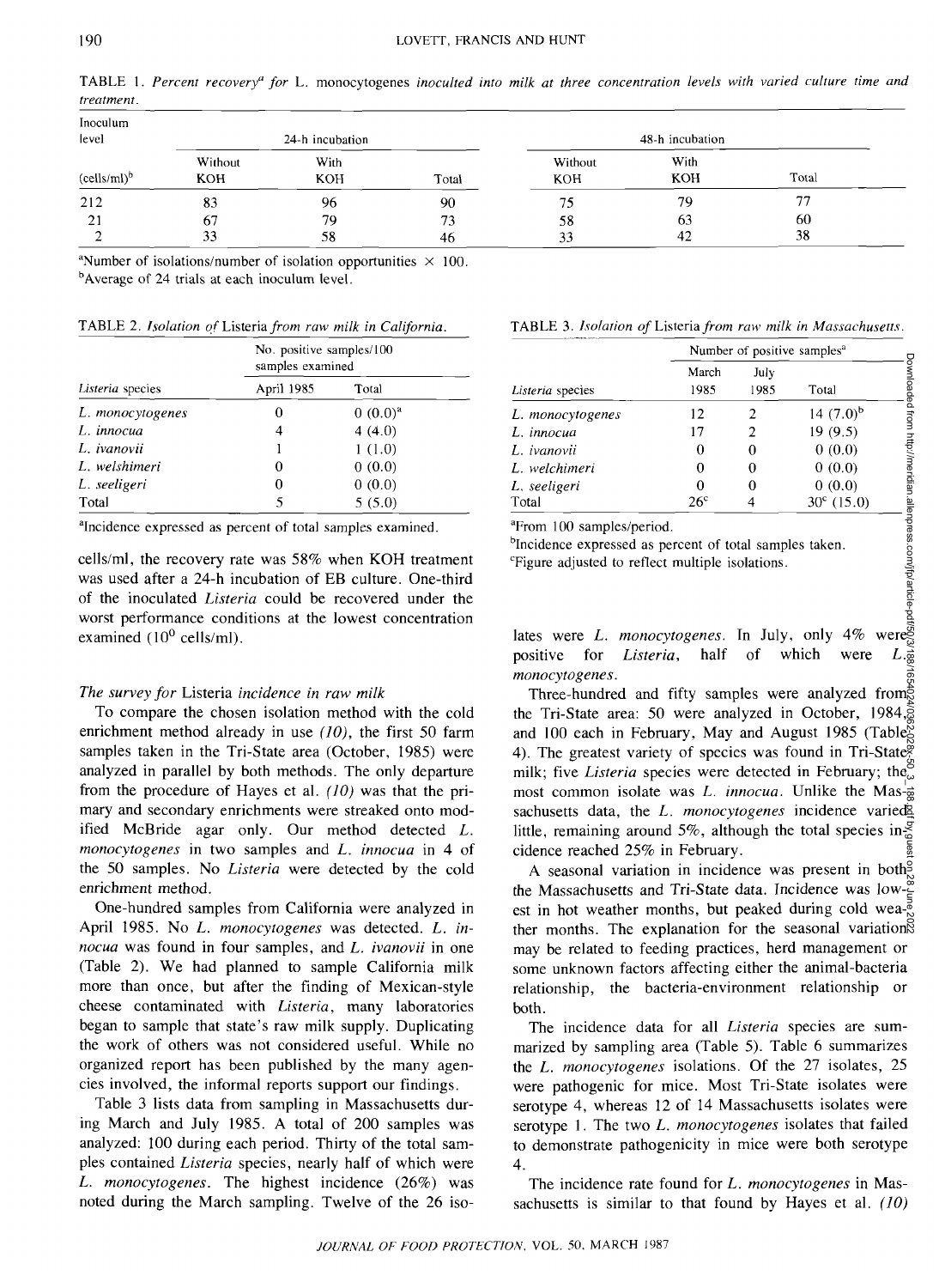| Listeria species | Oct. 1984 | Feb. 1985    | May 1985 | Aug. 1985 | Total              |  |
|------------------|-----------|--------------|----------|-----------|--------------------|--|
| L. monocytogenes |           |              |          |           | 13 $(3.7)^b$       |  |
| L. innocua       |           |              |          |           | 27(7.7)            |  |
| L. ivanovii      |           |              |          | U         | 2(0.6)             |  |
| L. welshimeri    |           |              | U        |           | 6(1.5)             |  |
| L. seeligeri     |           |              |          | v         | (0.3)              |  |
| Total            |           | $25^{\circ}$ | 13       |           | $47^{\circ}(13.1)$ |  |

 $P$ From 100 samples/period (except 50 in Oct. 1984).

<sup>b</sup>Incidence expressed as percent of total samples taken.

<sup>c</sup>Figure adjusted to reflect multiple isolations.

|  |  |  |  |  |  |  |  |  | TABLE 5. Isolation of Listeria from raw milk: incidence summary. |
|--|--|--|--|--|--|--|--|--|------------------------------------------------------------------|
|--|--|--|--|--|--|--|--|--|------------------------------------------------------------------|

|                  |            |                    | Incidence <sup>a</sup> |            |  |
|------------------|------------|--------------------|------------------------|------------|--|
| Listeria species | Tri-State  | Massa-<br>chusetts | Califor-<br>nia        | Total      |  |
| L. monocytogenes | 3.7        | 7.0                | 0,0                    | 4.2        |  |
| L. innocua       | 7.7        | 9.5                | 4.0                    | 7.7        |  |
| L. ivanovii      | 0.6        | 0.0                | 1.0                    | 0.5        |  |
| L. welshimeri    | 1.5        | 0.0                | 0.0                    | 0.9        |  |
| L. seeligeri     | 0.3        | 0.0                | 0.0                    | 0.1        |  |
| Total            | $13.1^{b}$ | $15.0^{\rm b}$     | 5.0                    | $12.6^{b}$ |  |

<sup>a</sup>Incidence expressed as percent of total samples  $(650)$  examined.<br>**bEigure** adjusted to reflect multiple isolations

<sup>b</sup>Figure adjusted to reflect multiple isolations.

TABLE 6. *Isolation of* Listeria monocytogenes *from raw milk.* 

| Sample source |                   |                    |                   |    | Serotype |                 |  |
|---------------|-------------------|--------------------|-------------------|----|----------|-----------------|--|
|               | No. of<br>samples | No. of<br>isolates | No.<br>pathogenic |    | 4        | NT <sup>a</sup> |  |
| California    | 100               | 0                  |                   |    |          |                 |  |
| Tri-State     | 350               | 13                 | 12                | 4  |          | 0               |  |
| Massachusetts | 200               | 14                 | 13                | 12 |          |                 |  |
| Total         | 650               | 27                 | 25                | 16 | 10       |                 |  |

<sup>a</sup>NT-not typable.

in 1983. Of the 121 samples they examined, 12% were positive for *L. monocytogenes.* They did not look for other *-Listeria* species. Dominguez-Rodriguez et al. *(4)*  found a much higher incidence of *L. monocytogenes*  (45%) in the milk from Spain. They recovered *L. monocytogenes* with much greater frequency than any of the other *Listeria* species except *L. grayi.* Dominguez-Rodriguez et al. *(4)* did not find *L. murrayi, L. dentrificans,* or *L. ivanovii.* Since our isolation procedure rejected those isolates using mannitol or reducing nitrate, we would not have detected *L. murrayi, L. grayi,* or *L. denitrificans.* 

This study used the MPN procedure to quantify the *Listeria* concentration in four of the farm bulk tank samples previously determined to be positive. The procedure detected *L. monocytogenes* at concentrations of <1/ml (data not shown). Although we presently have no data that evaluate the detectability of the MPN procedure, our results indicate that when *Listeria* is present in bulk tank milk, concentrations are in the magnitude of 1 organism/ ml or less. This finding further supports the adequacy of the present pasteurizatioin process that is based on the destruction of 12 log units of bacteria.

In summary, the enrichment procedure used here is sensitive to the level of 10°/ml for isolating *Listeria* from raw milk. By this method, *Listeria* species have been shown to be common in raw milk obtained from farm bulk tanks in the United States. All five of the established *Listeria* species were detected. For all areas, the overall incidence for the five species was 12.6%, and the *L. monocytogenes* incidence was 4.2%. The incidence of *Listeria* sp. varies seasonally, and the concentration in raw milk is low--probably  $\leq 1$  cell/ml.

## **REFERENCES**

- 1. Bearns, R. E., and K. F. Girard. 1958. The effect of pasteurization on *Listeria monocytogenes.* Can. J. Microbiol. 4:55-61.
- 2. Bradshaw, J. G., J. T. Peeler, J. J. Corwin, J. M. Hunt, J. T. Tierney, E. P. Larkin, and R. M. Twedt. 1985. Thermal resistance *of Listeria monocytogenes* in milk. J. Food Prot. 48:743-745.